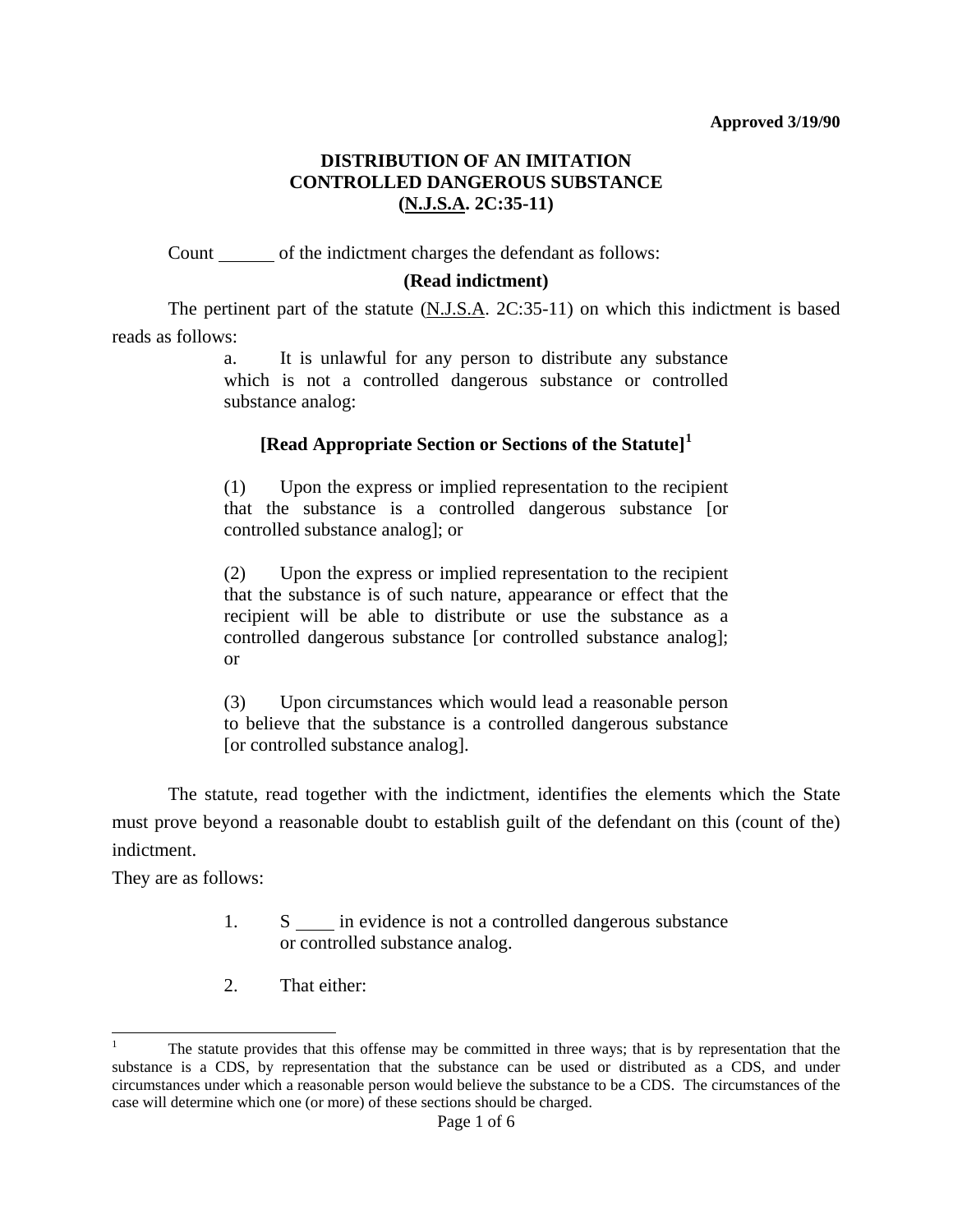#### **DISTRIBUTION OF AN IMITATION CONTROLLED DANGEROUS SUBSTANCE (N.J.S.A. 2C:35-11)**

 A. The defendant made an expressed or implied representation to the recipient that S in evidence is a controlled dangerous substance, specifically (e.g. cocaine)

**or** 

 B. The defendant made an expressed or implied representation to the recipient that S in evidence is of such nature, appearance or effect that the recipient will be able to distribute or use  $S$   $\quad$  in evidence as a controlled dangerous substance, specifically (e.g., cocaine)

## **or**

 C. The defendant possessed or had under his/her control with intent to distribute S in evidence under circumstances which would lead a reasonable person to believe that the substance is a controlled dangerous substance, specifically (e.g., cocaine).

- 3. The defendant distributed S in evidence.
- 4. The defendant, acted knowingly in distributing S in evidence.<sup>[2](#page-0-0)</sup>

As I have stated, the first element is that  $S$  in evidence is not a controlled dangerous substance or controlled substance analog. Controlled dangerous substances are defined in another part of our law. A controlled substance analog is a substance that (1) has a chemical structure substantially similar to that of a controlled dangerous substance and (2) was specifically designed to produce an effect substantially similar to that of a controlled dangerous substance.<sup>[3](#page-1-0)</sup> You have heard testimony in this case that  $S \_ \_$  in evidence is  $\_$ It is, of course, up to you to determine whether this testimony is credible. However, I instruct you that \_\_\_\_\_\_\_\_\_\_\_ is not a controlled dangerous substance. You have also heard testimony that \_\_\_\_\_\_\_\_\_\_\_\_\_ is not a controlled substance analog in that it would not produce an effect substantially similar to that of a controlled dangerous substance and that it was not specifically designed to produce such an effect. Again, it is solely up to you to determine whether this

l

<span id="page-1-1"></span><span id="page-1-0"></span><sup>2</sup> The statute does not specify a mental element. (Compare N.J.S.A. 2C:35-5 which specifies a knowingly or purposefully distribution of CDS.) Nonetheless, in light of N.J.S.A. 2C:2-2c(3) it would seem that a knowing distribution is required.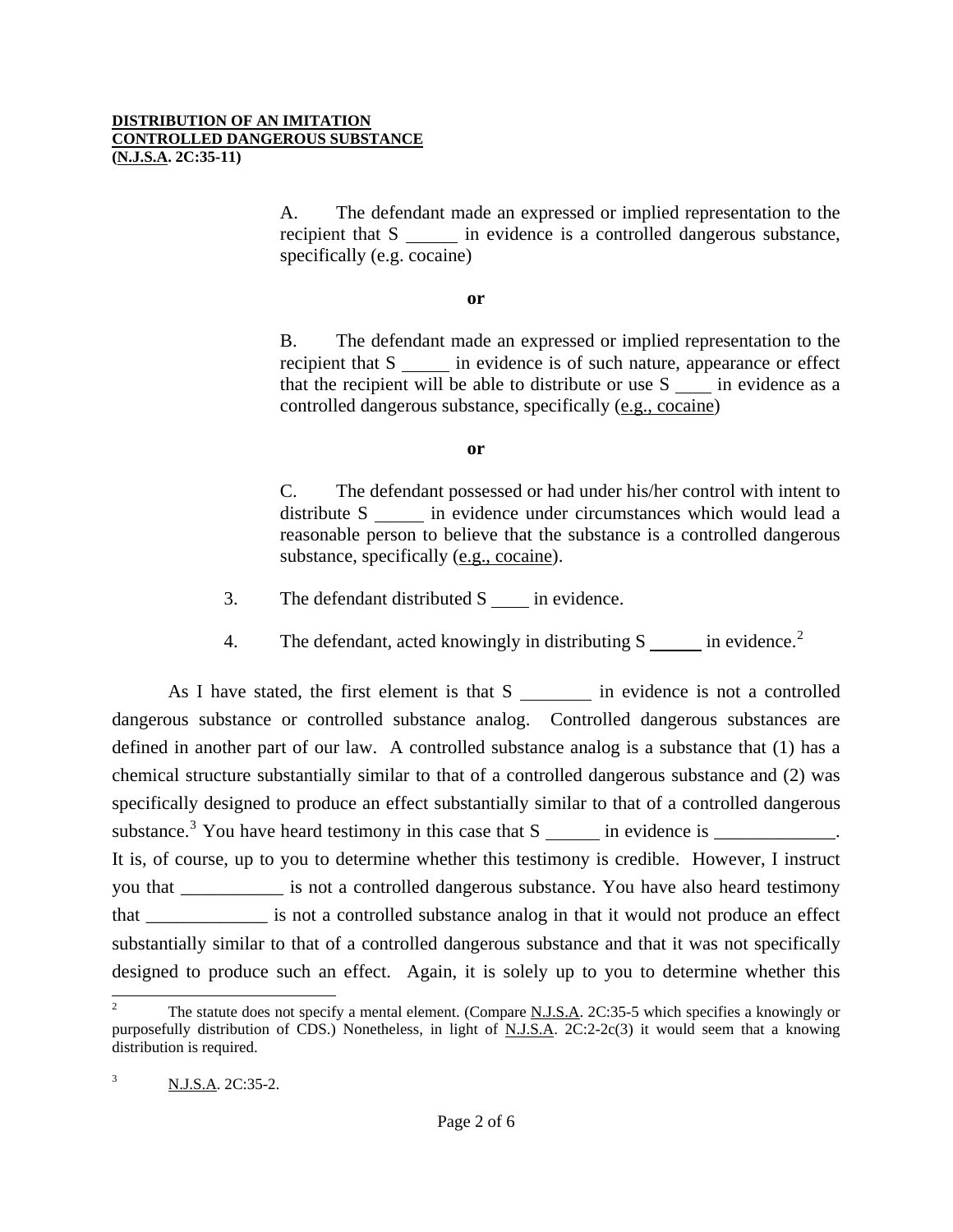testimony is credible.

 In regard to the second element, as I have instructed you, you must decide whether the State has proven beyond a reasonable doubt [charge appropriate section or sections]: That either:

> A. The defendant made an expressed or implied representation to the recipient that S in evidence is a controlled dangerous substance, specifically (e.g. cocaine)

> > **or**

 B. The defendant made an expressed or implied representation to the recipient that S in evidence is of such nature, appearance or effect that the recipient will be able to distribute or use S in evidence as a controlled dangerous substance, specifically (e.g., cocaine)

**or** 

 C. The defendant possessed or had under his/her control with intent to distribute S in evidence under circumstances which would lead a reasonable person to believe that the substance is a controlled dangerous substance, specifically (e.g., cocaine).

 [In determining whether the circumstances were such as to lead a reasonable person to believe that  $S \_\_\_\$ is a controlled dangerous substance, specifically (e.g., cocaine), you should of course consider all the evidence including whether S was packaged in a manner normally used for the unlawful distribution of controlled dangerous substances; whether any distribution or attempted distribution of S was accompanied by an exchange of or demand for money or other thing as consideration for S \_\_\_\_\_\_\_\_\_\_\_\_ and the value of the consideration exceeded the reasonable value of  $S$   $\qquad \qquad$  ; and whether the physical appearance of S is substantially the same as that of a specific controlled dangerous substance.]<sup>[4](#page-1-1)</sup>

 [**Note:** When it is charged that the substance is an imitation of a controlled dangerous substance analog, the following charge, rather than the one set forth above, should be given as the instruction on the second element of the offense.]

In regard to the second element, you must decide whether the State has proven beyond a

<span id="page-2-0"></span>l N.J.S.A. 2C:35-11a(3)(a) through (c). This language only should be charged when the third alternative is applicable.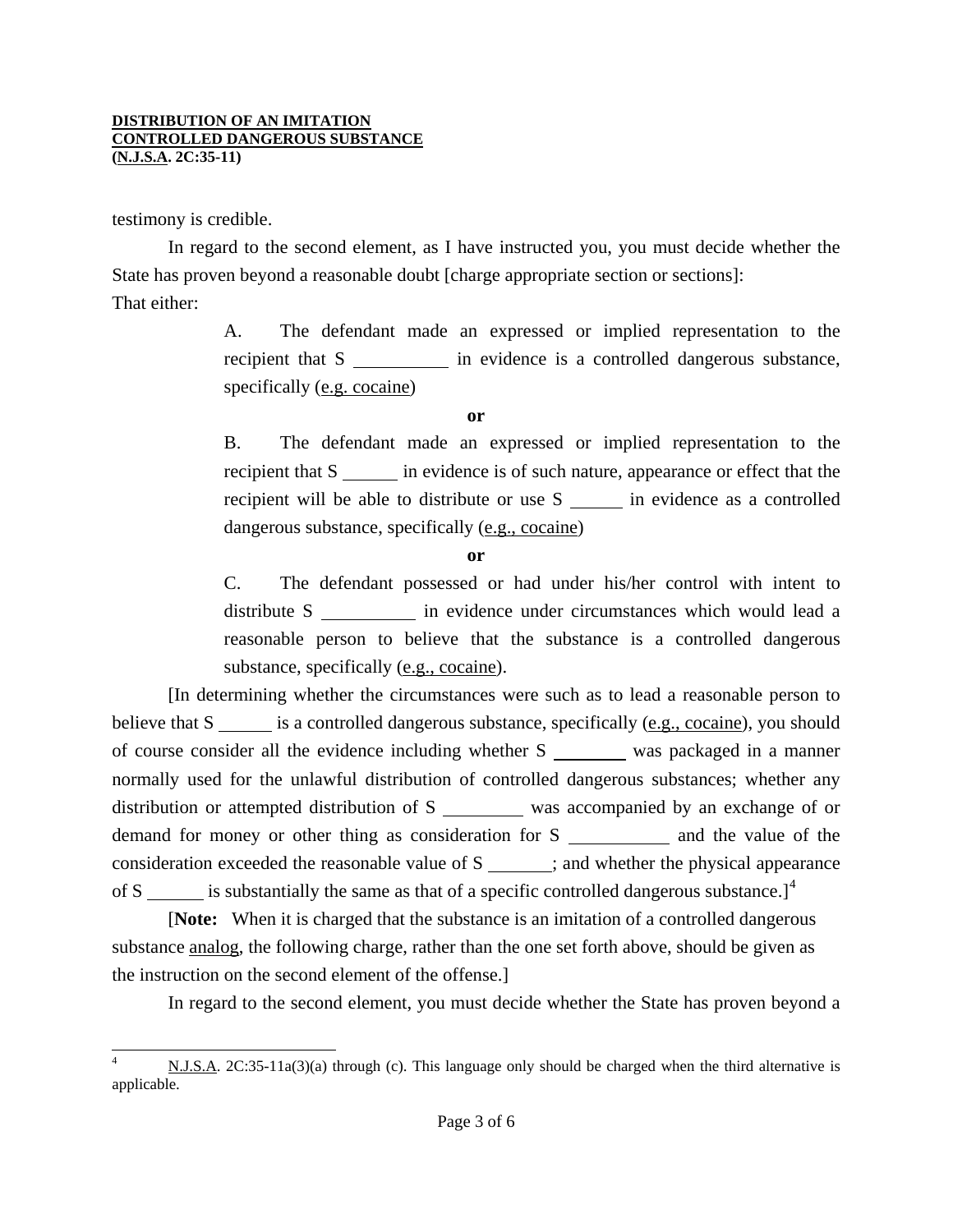reasonable doubt [charge appropriate section or sections]:

 A. The defendant made an expressed or implied representation to the recipient that S in evidence is a controlled substance analog, i.e., the defendant expressly or impliedly represented that S in evidence has a chemical structure substantially similar to (e.g. cocaine) and that S in evidence was specifically designed to produce an effect substantially similar to that of (e.g. cocaine)

**or** 

 B. The defendant made an expressed or implied representation to the intended recipient that S is of such a nature or effect that the recipient will be able to distribute or use S in evidence as a controlled substance analog, i.e. the defendant expressly or impliedly represented that the recipient will be able to distribute or use S as a substance that has a chemical structure substantially similar to (e.g., cocaine) and as a substance that was specifically designed to produce an effect substantially similar to (e.g. cocaine)

**or** 

 C. The defendant possessed or had under his/her control with intent to distribute S \_\_\_\_\_\_\_\_\_\_ in evidence under circumstances which would lead a reasonable person to believe that the S in evidence is a controlled substance analog, <u>i.e.</u> that S in evidence has a chemical structure substantially similar to that of  $(e.g., cocaine)$  and that S in evidence was specifically designed to produce an effect substantially similar to (e.g. cocaine).

 [In determining whether the circumstances were such as to lead a reasonable person to believe that S is a controlled substance analog, you should of course, consider all the evidence, including whether S was packaged in a manner normally used for the unlawful distribution of controlled dangerous substances or controlled substance analogs; whether any distribution or attempted distribution of  $S$  was accompanied by an exchange of or demand for money or other thing as consideration for S \_\_\_\_\_\_\_\_\_, and the value of the consideration exceeded the reasonable value of  $S$   $\qquad \qquad$  ; and whether the physical appearance of S \_\_\_\_\_\_\_\_ is substantially the same as that of a specific controlled dangerous substance or controlled substance analog.] $<sup>5</sup>$  $<sup>5</sup>$  $<sup>5</sup>$ </sup>

<span id="page-3-0"></span> $5^{\circ}$ N.J.S.A. 2C:35-11a(3)(a) through (c). This language should only be charged when the third alternative is applicable.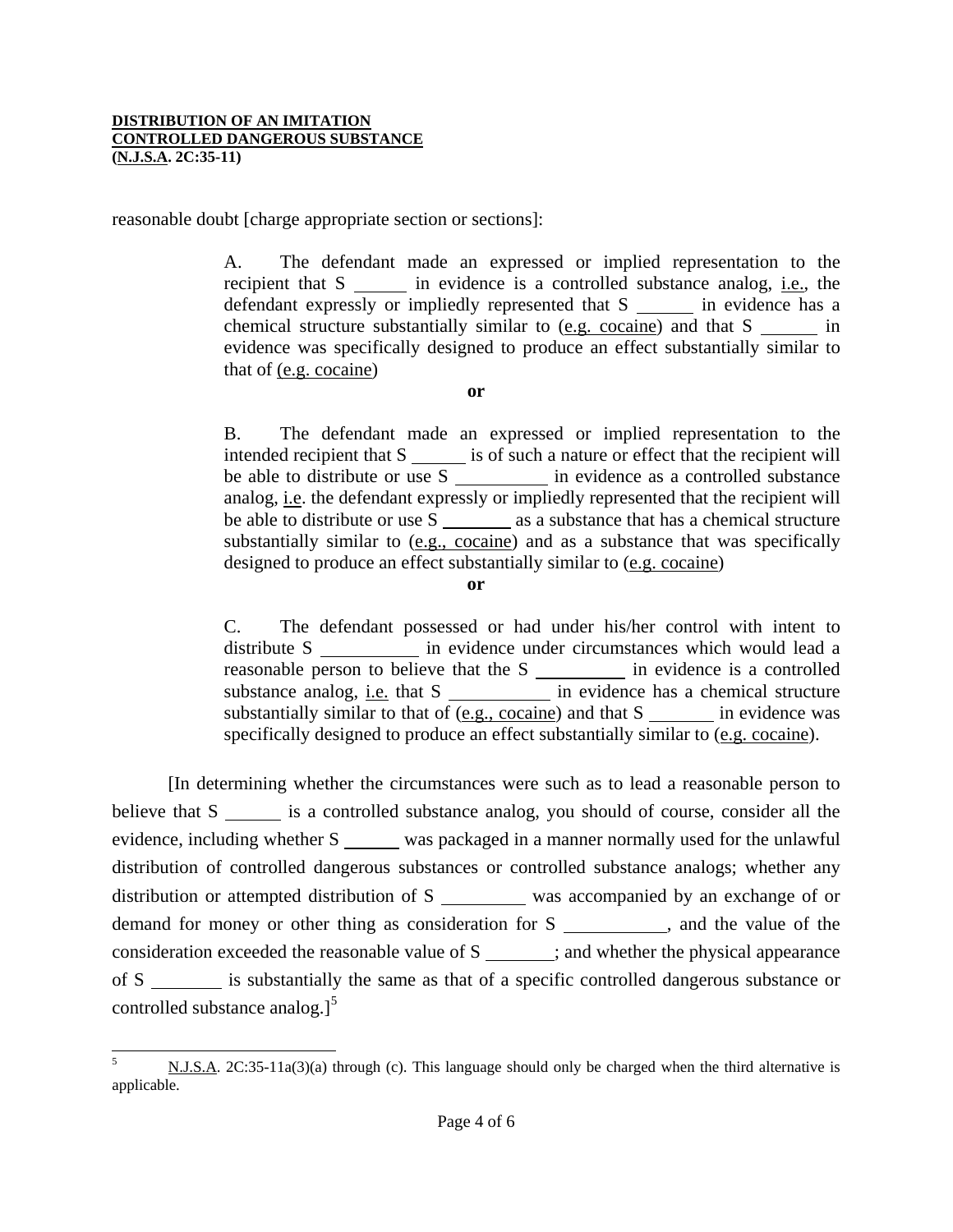### **DISTRIBUTION OF AN IMITATION CONTROLLED DANGEROUS SUBSTANCE (N.J.S.A. 2C:35-11)**

In regard to the third element, that the defendant distributed  $S$  in evidence, to "distribute" means the transfer, actual, constructive or attempted,<sup>[6](#page-3-0)</sup> from one person to another of a controlled dangerous substance (or controlled substance analog). It is not necessary that the drugs be transferred in exchange for payment or promise of payment of money or anything of value. $<sup>7</sup>$  $<sup>7</sup>$  $<sup>7</sup>$ </sup>

 In regard to the fourth element, the State must prove, as I have stated, that the defendant acted knowingly in distributing S .

 A person acts knowingly with respect to the nature of his/her conduct or the attendant circumstances if he/she is aware that his/her conduct is of that nature, or that such circumstances exist, or he/she is aware of a high probability of their existence. A person acts knowingly with respect to a result of his/her conduct if he/she is aware that it is practically certain that his/her conduct will cause such a result. "Knowing," "with knowledge" or equivalent terms have the same meaning. $8<sup>8</sup>$  $8<sup>8</sup>$ 

 Remember that when we speak of knowingly, we are speaking of a condition of the mind that cannot be seen. It is not necessary for the State to prove the existence of such mental state by direct evidence such as a statement by the defendant that he/she had particular knowledge. Knowledge as a separate proposition of proof does not commonly exist. It must ordinarily be discovered as other mental states are from circumstantial evidence; that is, by reference to the defendant's conduct, words or acts and all the surrounding circumstances.

 It should be noted that the law provides that it shall not be a defense that the defendant mistakenly believed a substance to be a controlled dangerous substance [or controlled substance analog.]<sup>[9](#page-4-2)</sup> Thus, if you were to find that the defendant acted knowingly in distributing  $S \_ \_ \_ \$  in evidence but mistakenly believed that S in evidence was a controlled dangerous substance [or controlled substance analog], as opposed to an imitation controlled dangerous substance [or imitation controlled substance analog], the defendant's mistaken belief as to the character of S evidence would not prevent you from finding that the defendant acted knowingly in distributing S in evidence.

 6 This definition is taken from the definitions of "distribute" and "deliver" set forth in N.J.S.A. 2C:35-2.

<span id="page-4-0"></span><sup>7</sup> State v. Heitzman, 209 N.J.Super. 617, 621 (App. Div. 1986), aff'd 107 N.J. 603 (1987).

<span id="page-4-1"></span> $\frac{8}{100}$  N.J.S.A. 2C:2-2b(1).

<span id="page-4-2"></span> $^{9}$  N.J.S.A. 2C:35-11c.